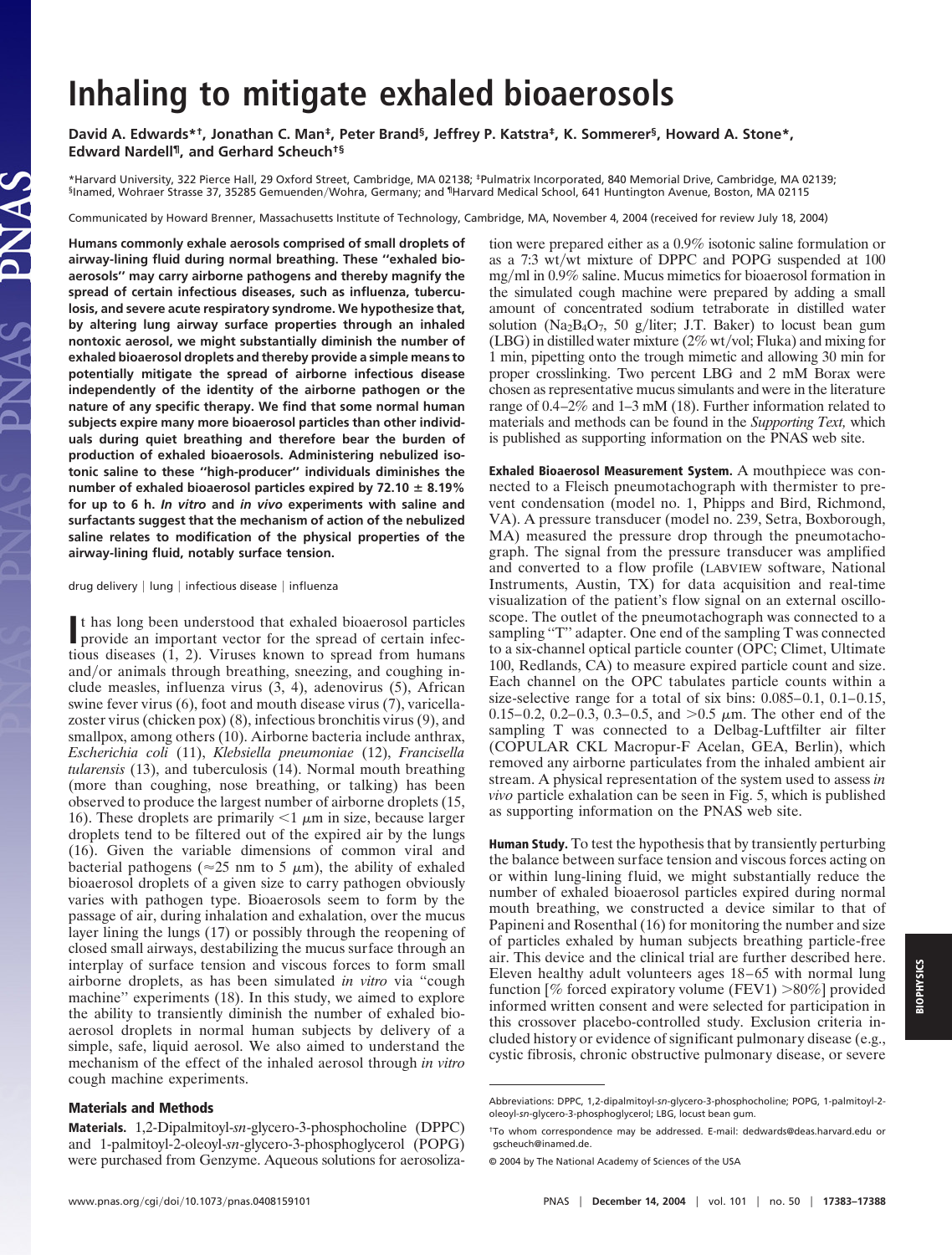asthma), history or evidence of cardiovascular disease or acute chronic infection of the upper or lower respiratory tract, pregnancy, or lactation. Each subject had three clinical visits during the study for measurement of particle exhalation. During their first visit, subjects were randomly assigned to a treatment group and received an aerosol of either a saline formulation (0.9% isotonic saline) or the DPPC/POPG surfactant formulation. After at least a 1-week period, subjects were crossed over for dosing during their second visit. Particle expiration was measured immediately before and 5 min, 30 min, 1 h, 2 h, and 6 h after inhalation. During the third visit, at least 1 month after the last treatment, particle expiration was assessed in the absence of treatment. During dosing, each subject received saline or surfactant aerosol from a PARI LC Plus Jet nebulizer (PARI, Starnberg, Germany) connected to a compressed air source at 18 psi (1 psi  $= 6.89$  kPa) (1.24 bar). Aerosol was administered to the respiratory tract of the subjects with mass median aerodynamic diameter (MMAD) of 3.7  $\mu$ m and a geometric standard deviation (GSD) of 1.9  $\mu$ m over a 6-min period. The MMAD was derived from inertial impaction data [as measured by an Andersen Cascade Impactor (Thermo Electron, Beverly, MA)]. The distribution around this median diameter was described by assuming a log-normal dispersion of sizes. The GSD was calculated from the particle size at the 84th percentile (by mass) divided by the MMAD. Based on the MMAD and the nebulized mass of fluid ( $\approx$ 2.5 g), we estimate, based on standard lung deposition models, to have delivered  $\approx$  1 g of liquid aerosol to the respiratory tract. This delivered mass falls below or within the range of masses of isotonic saline delivered to human asthmatics during standard therapy with albuterol inhalation solution (Ventolin, GSK, London) (5–15 min of nebulization) and is significantly less than the hypertonic saline delivered by nebulization to achieve sputum expectoration (up to 20 min of nebulization) (19). Patients wore nose clamps and inhaled through mouthpieces at steady-state volume ( $\approx$ 1 liter) while seated for 6 min  $(\approx 2.5 \text{ ml of aerosol volume})$ . Patients observed their breathing patterns on an oscilloscope (Fig. 6, which is published as supporting information on the PNAS web site) that provided a visual representation of breath volume to aid compliance. At each assessment, patients first breathed through the Delbag-Luftfilter air filter (Fig. 6; Fig. 7, which is published as supporting information on the PNAS web site) for a 2-min washout period to remove ambient particles. After washout, patients breathed through the system for two 1-min sessions and the optical particle counter (Fig. 6; see also Fig. 8, which is published as supporting information on the PNAS web site) tabulated average particle concentration and size in the exhaled air.

**Cough Machine Apparatus.** An air-tight 6.25-liter Plexiglas volume reservoir (for a diagram of the apparatus, see Fig. 8) with a digital pressure gauge and pressure relief valve was constructed to supply a volume of air representative of average lung capacity. A dry compressed air source was connected to the volume reservoir to provide the appropriate volume and pressurize the tank for cough simulation. At the outlet of the volume reservoir, an electronically controlled solenoid valve (model no. 8210G94, Asco, Florham Park, NJ) was connected to control volume release. The solenoid valve was connected to a Fleisch pneumotachograph (model no. 4, Phipps and Bird) with a differential pressure transducer (model no. DP45-14, Validyne, North Ridge, CA). To assess the flow rate through the system, the signal from the pressure transducer was amplified with a Validyne CD15 sine wave carrier demodulator (Validyne) and converted to a differential pressure over time (INSTA-CAL software, Validyne).

A cough profile generated through these components in comparison to a graphical representation of a real cough is shown in Fig. 7. A typical cough profile (Fig. 7*a*) is biphasic; an initial high-velocity phase of  $\approx$ 12 liter/s with a duration of  $\approx$  30–50 ms followed by a second phase of diminishing flow rate lasting  $\approx$  200–500 ms. We found the simulated cough (Fig. 7*b*) to have a similar biphasic profile over  $\approx 0.5$  s.

The flow generated through the pneumotachograph traveled through an airtight rectangular acrylic model trachea (30 cm  $\times$  $1.6 \text{ cm} \times 1.6 \text{ cm}$ ) lined on the bottom of the trough with a mucus mimetic (Figs. 6 and 8). A rectangular cross section was chosen to enable uniform mucus mimetic height and to avoid problems associated with round tubes and gravity drainage. The crosssectional area of the model trachea was chosen to simulate the human trachea (20). The distal end of the model trachea remained open to the atmosphere. The LBG and Borax solutions were mixed for 1 min on a rotator, and the resulting mixture was pipetted into the model trachea at a depth of  $\approx 1.5$  mm and allowed to crosslink for 30 min, creating the mucus simulant. The viscoelastic 2% LBG and 2 mM sodium tetraborate mucus mimetic enabled examination of multiple successive coughs while keeping most of the 20-cm mucus simulant lining in place after coughs. The viscoelastic fingerprint of this mucus mimetic is shown in Fig. 9, which is published as supporting information on the PNAS web site. Simulated cough experiments for assessment of exhaled bioaerosol particle size were conducted immediately and at 30 and 60 min. The Fleisch pneumotachograph was disconnected from the model trachea system and a PARI LC Jet nebulizer and Proneb Ultra compressor (PARI) were connected for delivery of test formulations. Formulations tested included saline and 100 mg/ml DPPC/POPG (Genzyme). The test formulations were nebulized through the system for 6 min (equivalent to the clinical study) from a PARI LC Plus Jet nebulizer (PARI) connected to a compressed air source at 18 psi (1.24 bar). Immediately after nebulization, the model trachea was reattached to the Fleisch pneumotachograph. Experiments for bioaerosol detection were performed at 0, 30, and 60 min after nebulization of test formulations.

**Physical Property Measurement.** Static surface tension measurements were performed by using a Wilhelmy Plate Microbalance (WS1; Riegler and Kirstein, Potsdam, Germany). A small (3 mm-wide) filter paper probe (no. 576, Schleicher & Schuell) connected to the electronic balance tensiometer was immersed into the formulations to make the tension measurements. The tensiometer was calibrated by using pure water known to have a surface tension of 72 dyne/cm (1 dyne = 10  $\mu$ N). Formulation viscosity measurements over a range of shear rates were performed on a TA Instruments AR1000-N Rheolyst Rheometer (New Castle, DE) by using a 60-mm-diameter 1° acrylic coneand-plate configuration. Experiments were performed on a Peltier plate at 20°C. Over the shear range of  $10-10,000 s^{-1}$ , the surfactant formulation yielded a similar but slightly higher viscosity to water or saline ( $\approx 0.03$  vs. 0.01 poise; 1 poise = 0.1 Pasec). These results can be seen in Fig. 6.

## **Results and Discussion**

After Institutional Review Board approval of our human study protocol, 12 healthy subjects were enrolled in the study, of which 11 finished the entire trial. Exhaled particle production was measured after a 2-min ''wash-out'' period on the device. We assessed expired bioaerosol particle number concentration over a 2-min period with the per-minute count derived from the average of the 2 min. We first measured the baseline-exhaled bioaerosol among the 11 human subjects at seven time points over a period of 6 h (Fig. 1*A*). The number of exhaled particles per liter varied dramatically over time and among subjects, ranging from a low of one particle per liter to a high of  $>10,000$ . To better characterize intersubject variability, we examined the average number of particles counted over 6 h per subject. The results, shown in Fig. 1*B*, reveal the existence of two distinct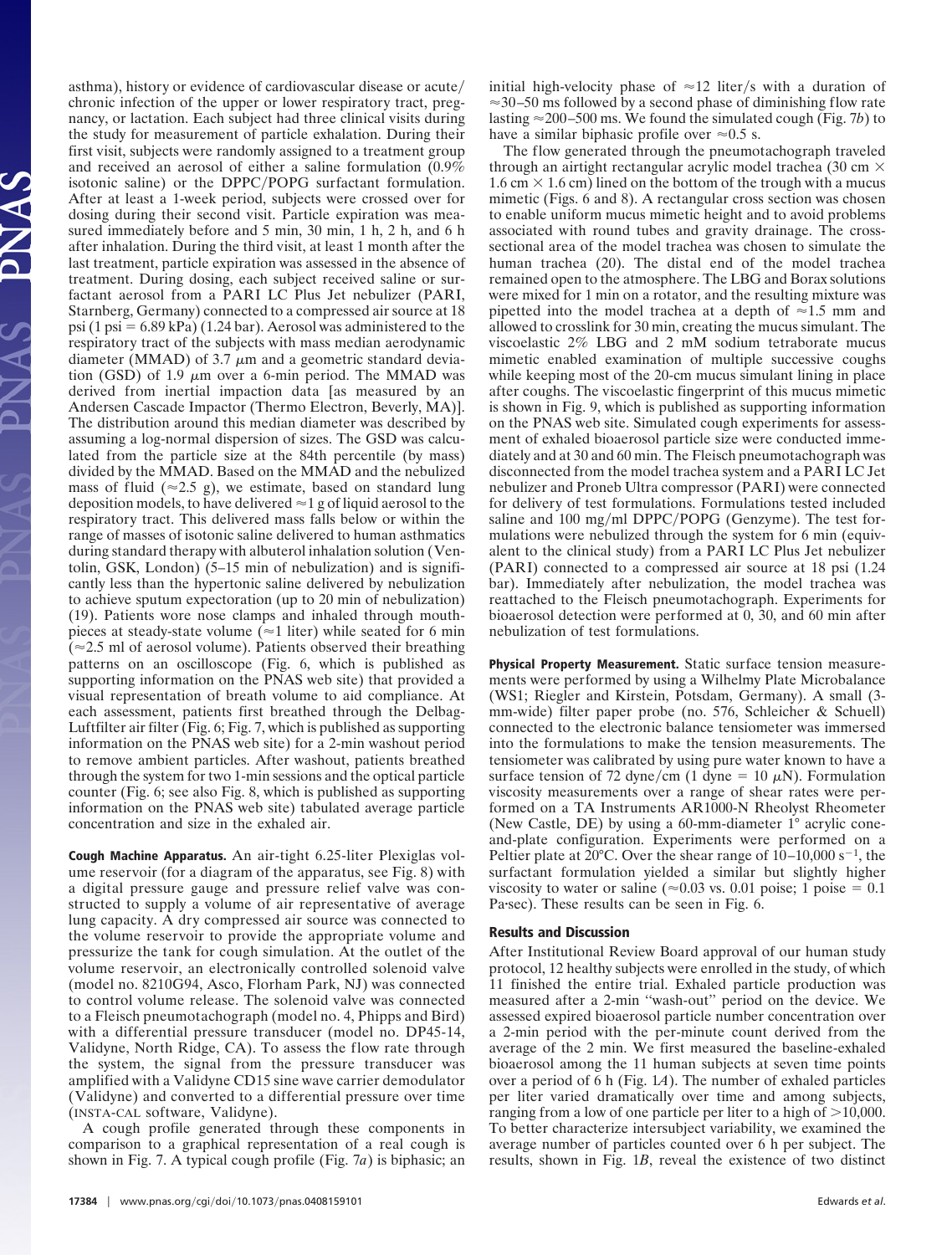

**Fig. 1.** Exhaled bioaerosol particles during normal breathing of 11 healthy human subjects. (*A*) Exhaled bioaerosol particles per liter vs. time for 11 healthy human subjects. Particles of >150 nm were counted in these measurements, after a period of 2-min expiration at each represented time point. (B) Average exhaled bioaerosol particles per liter vs. human subject over the 6-h measurement interval. The average exhaled particle per liter number was obtained by summing the measured particle numbers for every time point during the 6-h period and dividing by the number of time points. High producers are defined as those subjects who expire on average 500 particles per liter. (*C*) Cumulative expired particles per liter vs. time for the high- (*n* 6 subjects) and low-producer (*n* 5 subjects) groups. Cumulative expired particles were determined by summing up the expired particles per liter for all individuals of a group at each time point.

groups: high-producer human subjects, whom we define as those human subjects expiring on average  $>500$  particles per liter over the 6-h interval, and low-producer human subjects, expiring less than an average of 500 particles per liter over the 6-h period. The high-producer subjects  $(n = 6)$  bear the burden of total bioaerosol production (98.16% of all particles counted) within the human subject group; this is shown graphically in Fig. 1*C*, which compares the cumulative bioaerosol particle numbers at each time point over the 6-h interval for high versus low producers.

To test our hypothesis that by altering the surface tension properties of the lung-lining fluid we might significantly diminish exhaled bioaerosol in healthy subjects, we next delivered to the same 11 human subjects isotonic saline by nebulization. As with the baseline results of Fig. 1*A*, we observed considerable intersubject variability (Fig. 2*A*). The effect of saline delivery on the average number of expired bioaerosol particles is shown in Fig. 2*B* on a per-subject basis. High-producer subjects  $(n = 6)$ responded to saline delivery with a statistically significant drop in average expired bioaerosol particle number ( $-72.10 \pm 8.19\%$ ) relative to baseline. The opposite trend was observed for lowproducer subjects  $(n = 5)$ , who expired more particles on average after saline (340.35  $\pm$  -181.88%) relative to baseline. Note that after saline delivery the major change in exhaled particle number was dominated by the high-producer subjects, resulting in a substantial diminishment of cumulative particle count for all 11 subjects combined (Fig. 2*C*).

To test our hypothesis that modification of the surface properties of the lung-lining fluid underlies the suppression of exhaled bioaerosol produced in high-producer subjects, we constructed a cough machine apparatus (see *Materials and Methods*). We delivered a burst of air  $(12$  liters/s for 30–50 ms) over a model mucus layer (formed of 2% LBG crosslinked with sodium tetraborate in distilled water) to simulate a typical cough profile as previously measured by King *et al.* (18). In the absence of nebulized saline, the burst of air destabilized the mucus/air surface to form submicron droplets with volume-averaged median size of  $\approx$ 320 nm (Fig. 3*A*), as measured by a Sympatec (Lawrenceville, NJ) HELOS/KF laser-diffraction particle sizer. After nebulization for 6 min of normal saline through the model trachea/trough of the cough machine, the size distribution of mucus droplets shifted to larger values. Fig. 3*A* also reveals the mucus droplet size distribution after saline delivery at  $t = 0, 30$ , and 60 min, respectively. Median droplet size increased from  $\approx$  320 nm in the absence of saline to  $\approx$  1  $\mu$ m with saline at *t* = 0 min, 65  $\mu$ m at  $t = 30$  min, and 30  $\mu$ m at  $t = 60$  min. Given that saline and mucus simulant are relatively immiscible at room temperature, application of saline to mucus simulant produces a thin surface layer of relatively high surface tension [isotonic saline has a surface tension of  $72$  dyne/cm, which is significantly higher than that reported for mucus and mucus simulant materials (21, 22)]. Isotonic saline also has much lower viscosity in comparison with mucus or mucus simulant. Relatively high surface tension favors the formation of droplets that are relatively large, by equilibrium thermodynamic considerations (23). On the other hand, smaller fluid viscosity tends to favor the creation of smaller droplets (24), suggesting that viscous forces may play a secondary role in the size shift observed in Fig. 3*A*. Our *in vitro* results may shed important light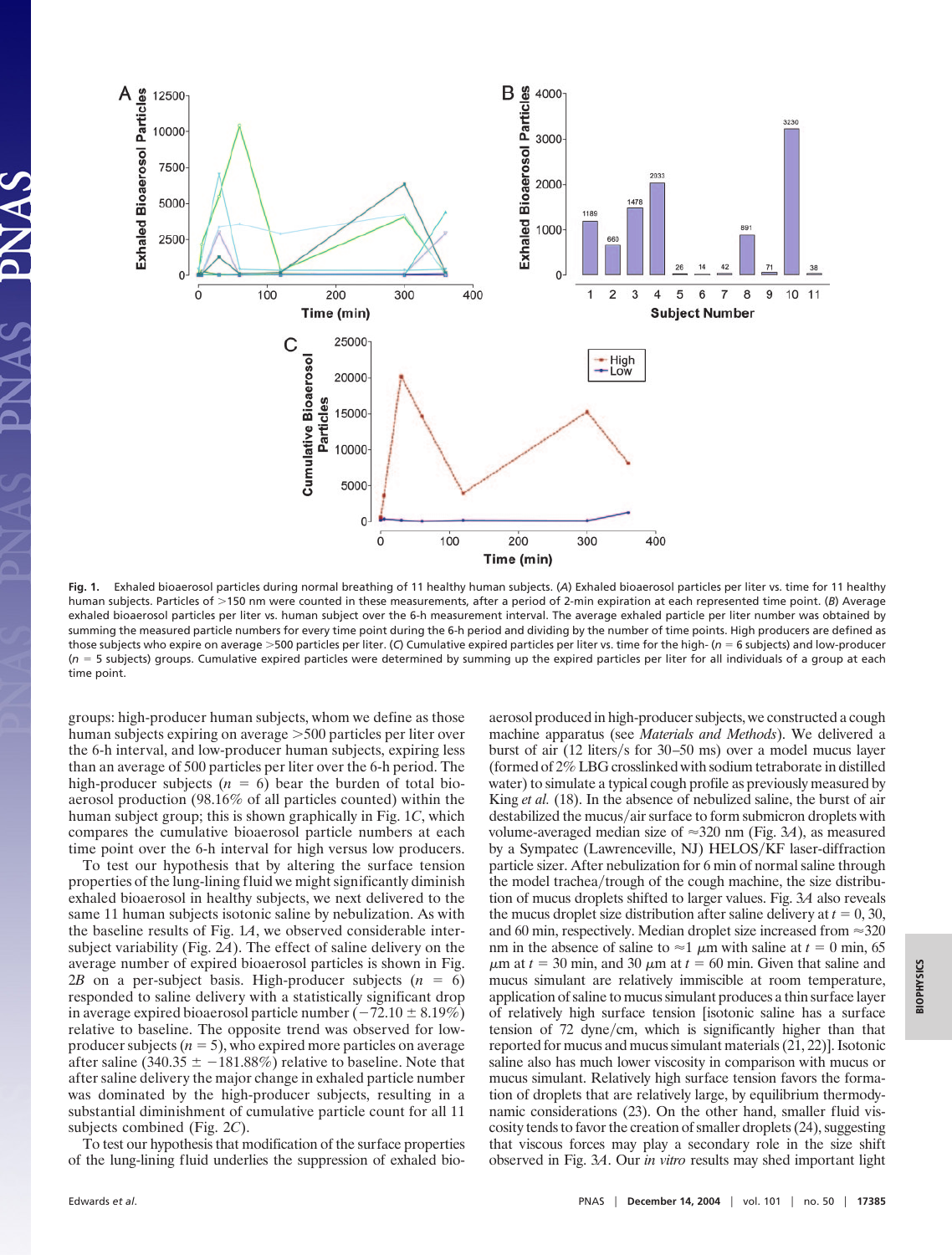

**Fig. 2.** Exhaled bioaerosol particles after delivery of isotonic saline during normal breathing in 11 healthy human subjects. (*A*) Exhaled bioaerosol particles per liter vs. time for 11 healthy human subjects after inhalation of isotonic saline at  $t = 0$ . Particles of >150 nm were counted in these measurements, after a period of 2-min expiration at each represented time point. (*B*) Average exhaled bioaerosol particles per liter vs. human subject over the 6-h measurement interval for the cases of baseline and saline delivery. The average exhaled particle per liter number was obtained by summing the measured particle numbers for every time point during the 6-h period and dividing by the number of time points. (*C*) Cumulative expired particles per liter vs. time for all human subjects after inspiration of saline ( $n = 11$  subjects) and of air (i.e., baseline) ( $n = 11$  subjects). Cumulative expired particles were determined by summing up the expired particles per liter for all individuals of a group at each time point.

on the differences observed in Fig. 1 between high and low producers and in the response of the two groups to saline delivery, as revealed in Fig. 2. Subjects breathing out relatively large numbers of particles may tend to produce more particles in the nanometer range during respiration than subjects breathing out relatively fewer numbers of particles, possibly because of differences in surface tension of the lung-lining fluid. Delivery of saline to high-producer individuals may thus shift droplet sizes on breakup toward droplet sizes of approximately  $>10 \mu m$ , i.e., to droplets that are effectively filtered by gravity sedimentation and inertia in the respiratory tract (25).

To test our hypothesis that surface tension plays a key role in the diminution of expired bioaerosol via saline delivery to the lungs, we formed a suspension of isotonic saline and lung surfactant phospholipid surfactants DPPC and POPG. The mixture consisted of 7% (wt/wt) DPPC and  $3\%$  (wt/wt) POPG in isotonic saline. This mixture exhibited an equilibrium surface tension of 42  $\pm$  2 dyne/cm versus a surface tension of 72  $d$ yne/cm for pure isotonic saline, as measured by a Wilhelmy Microbalance (see *Materials and Methods*). The apparent viscosity of the mixture, as measured by a rotating disk viscometer, was found to be somewhat greater than that of isotonic saline  $(\approx 0.03$  vs. 0.01 poise). We hypothesized that delivery of this surfactant mixture would produce in our *in vitro* and *in vivo* studies surface tensions less than those observed upon delivery of saline alone and therefore have less impact on bioaerosol diminution in high-producer individuals relative to baseline. We based this hypothesis in part on published results (22) that show surfactant delivery to the trachea of horses produces tracheal surface tension significantly below (24.5  $\pm$  0.51 dyne/cm) that achieved by delivery of saline alone (31.9  $\pm$  0.54 dyne/cm). We first nebulized the surfactant mixture into the cough machine apparatus to produce the aerosol profile shown in Fig. 3*B*. We find that the median droplet size is consistently smaller in the case of surfactant relative to saline delivery, in line with the smaller surface tension of the mixture in comparison with pure saline. This also supported the secondary role of viscosity in the droplet creation process, in that the surfactant mixture displayed a (modestly) greater viscosity than the pure saline.

To test our hypothesis in humans, we next delivered to 11 human subjects the mixture of isotonic saline and LS phospholipid surfactants DPPC and POPG. Fig. 4 compares the total number of expired particles for the entire group with baseline particles for the 11 human subjects, revealing that surfactant delivery substantially amplifies exhaled bioaerosol. We observe this amplification in both high and low producers. Thus, surfactant delivery dramatically amplifies bioaerosol particle production among high producers by  $325.79 \pm 172.92\%$  and among low producers by  $5,954.82 \pm 5,447.44\%$ .

The saline versus surfactant results of our human studies combined with our *in vitro* data raise the question of the effect of administered aerosol on the size (and thereby mass) distribution of exhaled bioaerosol. We did not, however, observe any statistical tendency for saline or surfactant to increase the size or mass of exhaled aerosol, possibly because of the filtration capacity of the human lungs, which tend to remove by deposition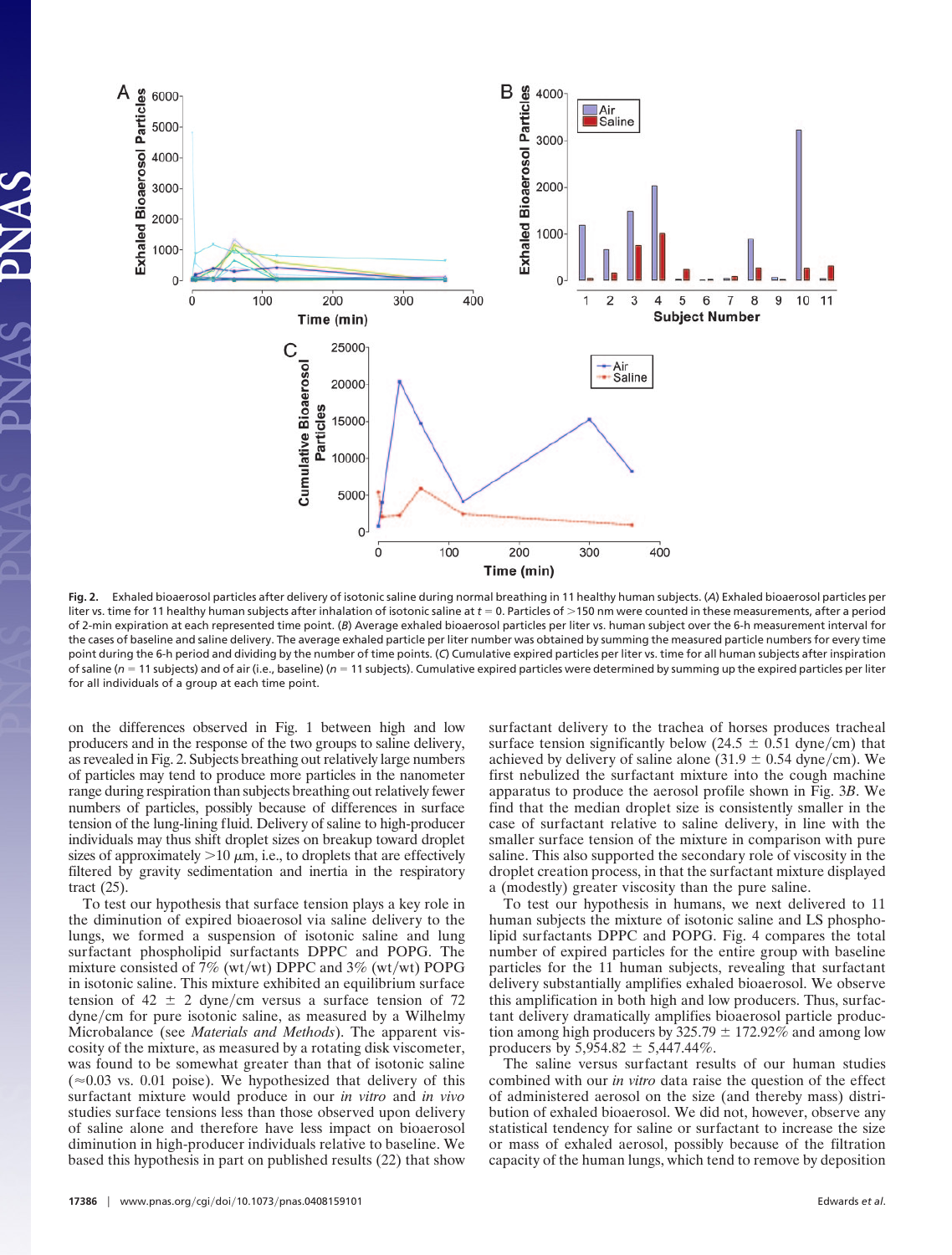

**Fig. 3.** Aerosol concentration of particles produced in the *in vitro* cough machine after delivery of isotonic saline or surfactant as a consequence of a burst of air over the simulated mucus. (*A*) The effect of saline delivery on density distribution of aerosol particles formed after exposure of mucus simulant surface to a burst of air in the *in vitro* cough machine. Four cases are shown: (*i*) mucus simulant (solid grey line), (*ii*) mucus simulant immediately after application of nebulized isotonic saline (dotted green line), (*iii*) mucus simulant 30 min after application of nebulized isotonic saline (dashed-dotted red line), and (*iv*) mucus simulant 60 min after application of nebulized isotonic saline (dashed blue line). (*B*) The effect of surfactant delivery on density distribution of aerosol particles formed after exposure of mucus simulant surface to a burst of air in the *in vitro* cough machine. Four cases are shown: (*i*) mucus simulant (solid grey line), (*ii*) mucus simulant immediately after application of nebulized isotonic saline (dotted green line), (*iii*) mucus simulant 30 min after application of nebulized isotonic saline (dashed-dotted red line), and (*iv*) mucus simulant 60 min after application of nebulized isotonic saline (dotted blue line).

particles in the inertial size range. These observations must nonetheless be considered within the constraints of our particlesizing apparatus. As pointed out in *Materials and Methods*, the Climet particle sizer accurately measures particle size in the 150 to 500-nm range by classifying particles in the following (unequal) size ranges: 150–199, 200–299, and 300–499 nm. We observed that for all human subjects after administration of air only, saline, and surfactant, the distribution of particle sizes within these three particle size ranges showed no statistical variance with time after administration of air, saline, or surfactant. Dividing the three size bins into eight bins of equal size ranges (i.e., spanning 50 nm) and assuming homogeneous particle distribution in the ranges 200–299 and 300–499 nm, the predominant size of exhaled aerosol particles for all subjects was



**Fig. 4.** Cumulative expired particles per liter vs. time for all human subjects after inspiration of saline ( $n = 11$  subjects) and of surfactant ( $n = 11$  subjects). Cumulative expired particles were determined by summing up the expired particles per liter for all individuals of a group at each time point.

150–199 nm. This did not change after saline or surfactant administration.

In our studies, performed over the course of 3 months (February through April) in the spring of 2004, high-producer subjects tended to remain high producers, as defined here. Thus, the six subjects defined as high producers on the basis of our baseline measurements (Fig. 1) accounted for 98.16% of all expired particles for baseline, 78.15% of all particles in the case of saline delivery, and 62.43% of total expired aerosol in the case of surfactant delivery. Whether high-producer individuals are more prone, barring mitigation of bioaerosol expiration, to spread inhaled infectious diseases such as influenza, tuberculosis, and severe acute respiratory syndrome needs to be clarified by further studies.

## **Conclusion**

We have found that, among a group of 11 healthy human subjects, two distinct groups of individuals can be identified, the one expiring on average many more bioaerosol droplets than the other. Delivery of isotonic saline can markedly diminish the number of expired bioaerosol particles among the high-producer subjects for up to 6 h after inhalation. *In vitro* experiments suggest that the mechanism of action of the saline suppression of exhaled bioaerosol relates to alteration of the surface properties of the airway-lining fluid, notably surface tension. Thus, delivery of a surfactant solution to the lungs actually magnified exhaled bioaerosol expiration, consistent with *in vitro* experiments that show its effect on droplet formation is unlike that of isotonic saline. Many questions must be resolved by future studies, including those related to the roles of other physical properties of lung mucus, like surface elasticity and surface viscosity, the role of physiological and/or environmental conditions on expired bioaerosol number, and those touching on dose and duration of effect. Recent studies on the characteristics of atmospheric aerosols or those created by nebulizers and inhalation devices have suggested a primary role for surface tension and viscosity in the formation and size distribution of droplets (26–30). Additionally, further investigations into the role of nanoparticles in airborne transmission are warranted. Clearly, the effect of normal saline solution, as well as other inhaled agents that alter surface properties of the lung-lining fluid, on transmission of airborne pathogens needs to be explored further.

We thank Thomas Meyer, Michael Lipp, Gareth McKinley, Mark Gabrielson, Robert Langer, Alexander Klibanov, David Weitz, Steve Calderwood, and John Treanor for helpful insight and technical assis